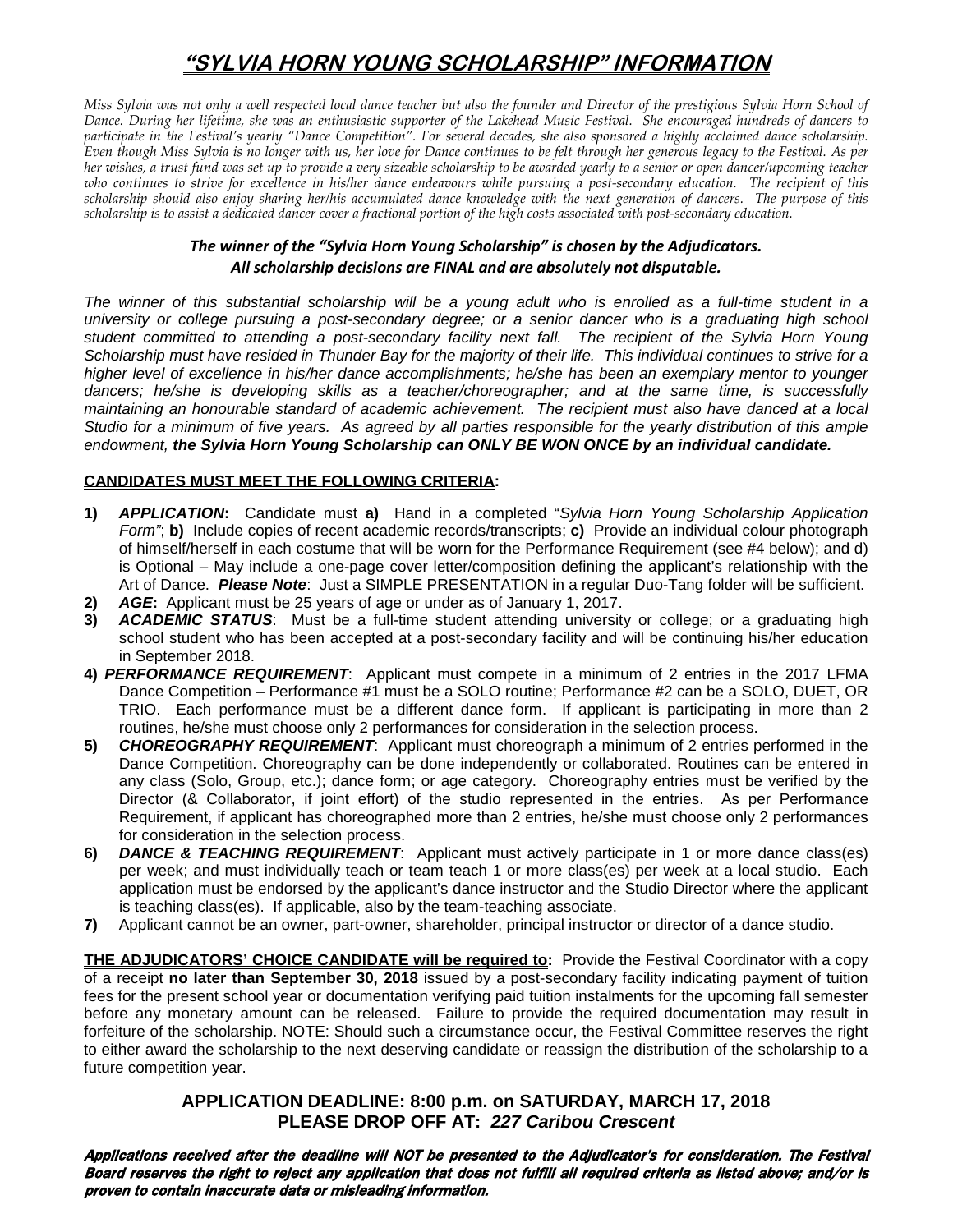# **"SYLVIA HORN YOUNG SCHOLARSHIP" – APPLICATION FORM**

| <b>PERSONAL INFORMATION:</b>                                                                                                                                                                                                                                   |  |  |  |  |  |  |
|----------------------------------------------------------------------------------------------------------------------------------------------------------------------------------------------------------------------------------------------------------------|--|--|--|--|--|--|
|                                                                                                                                                                                                                                                                |  |  |  |  |  |  |
|                                                                                                                                                                                                                                                                |  |  |  |  |  |  |
|                                                                                                                                                                                                                                                                |  |  |  |  |  |  |
| E-MAIL ADDRESS: New York Contract the Contract of the Contract of the Contract of the Contract of the Contract of the Contract of the Contract of the Contract of the Contract of the Contract of the Contract of the Contract                                 |  |  |  |  |  |  |
|                                                                                                                                                                                                                                                                |  |  |  |  |  |  |
| VERIFICATION: SIGNATURE OF DANCE INSTRUCTOR                                                                                                                                                                                                                    |  |  |  |  |  |  |
|                                                                                                                                                                                                                                                                |  |  |  |  |  |  |
|                                                                                                                                                                                                                                                                |  |  |  |  |  |  |
|                                                                                                                                                                                                                                                                |  |  |  |  |  |  |
| VERIFICATION: SIGNATURE OF ASSOCIATE TEACHER ___________________________________                                                                                                                                                                               |  |  |  |  |  |  |
| <b>DANCING HISTORY:</b><br>Started at Age: <u> Dance Forms Studied: Letter and Age:</u> Letter and Age: Letter and Age: Letter and Age: Letter and Age: Letter and Age: Letter and Age: Letter and Age: Letter and Age: Letter and Age: Letter and Age: Letter |  |  |  |  |  |  |
|                                                                                                                                                                                                                                                                |  |  |  |  |  |  |
| <b>TEACHING HISTORY:</b>                                                                                                                                                                                                                                       |  |  |  |  |  |  |
| Class Helper/Teacher's Assistant for: ______ year/s. Team Teacher for: _____ year/s. Independent Teacher for: _____ year/s.                                                                                                                                    |  |  |  |  |  |  |
| AWARDS & SCHOLARSHIPS received at the Lakehead Festival Dance Competition in the last 3 years only:                                                                                                                                                            |  |  |  |  |  |  |
|                                                                                                                                                                                                                                                                |  |  |  |  |  |  |
|                                                                                                                                                                                                                                                                |  |  |  |  |  |  |
| <b>OTHER SPECIAL ACHIEVEMENTS:</b>                                                                                                                                                                                                                             |  |  |  |  |  |  |
|                                                                                                                                                                                                                                                                |  |  |  |  |  |  |
| SPECIAL INTERESTS (COMMUNITY INVOLVEMENT / VOLUNTEER WORK / EXTRA ACTIVITIES):                                                                                                                                                                                 |  |  |  |  |  |  |
|                                                                                                                                                                                                                                                                |  |  |  |  |  |  |